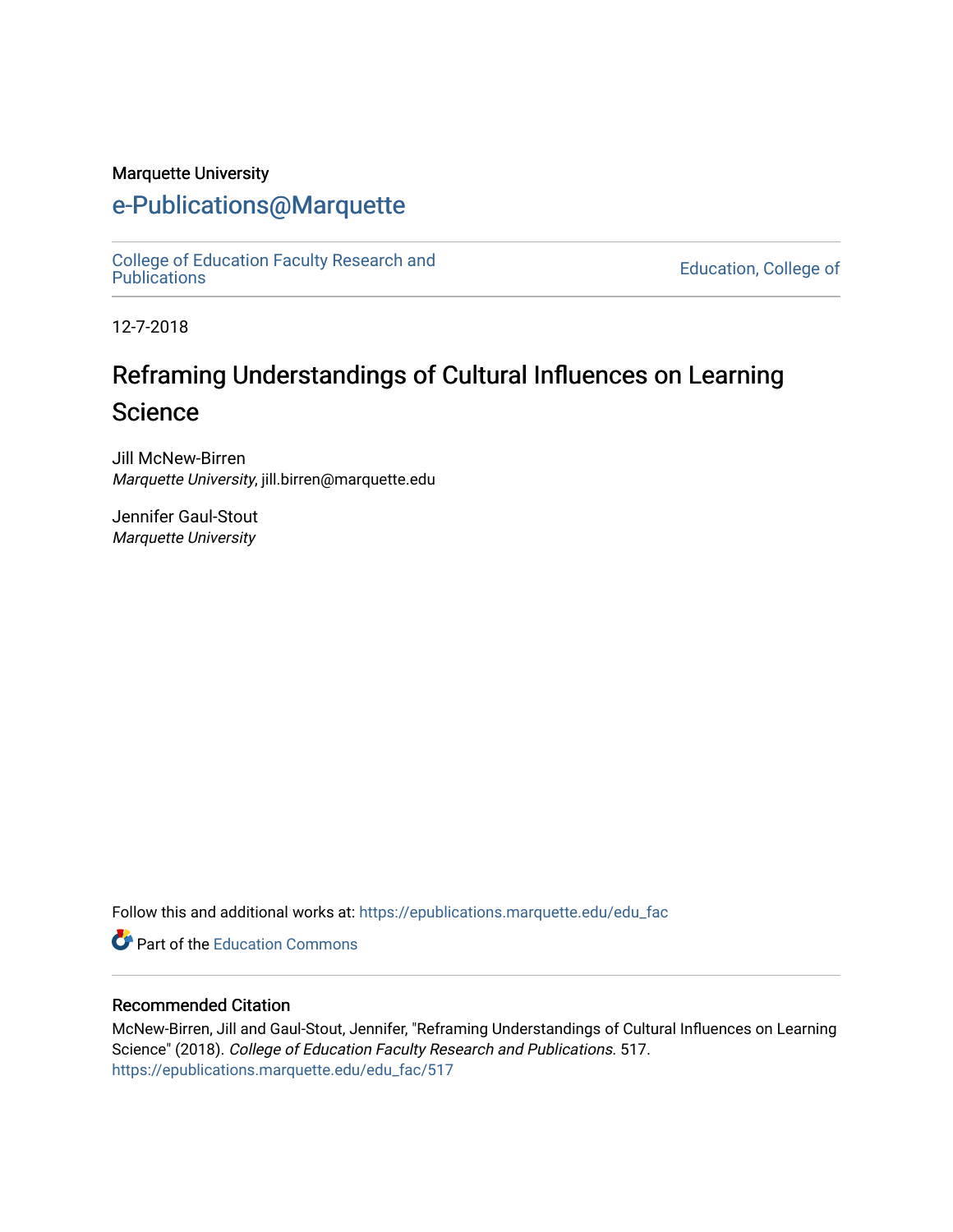**Marquette University**

# **e-Publications@Marquette**

# *Education Faculty Research and Publications/College of Education*

*This paper is NOT THE PUBLISHED VERSION;* **but the author's final, peer-reviewed manuscript.** The published version may be accessed by following the link in the citation below.

*Cultural Studies of Science Education*, Vol. 14 (2019): 617-620. [DOI.](https://doi.org/10.1007/s11422-018-9883-z) This article is © Springer and permission has been granted for this version to appear in [e-Publications@Marquette.](http://epublications.marquette.edu/) Springer does not grant permission for this article to be further copied/distributed or hosted elsewhere without the express permission from Springer.

# Reframing Understandings of Cultural Influences on Learning Science

Jill McNew-Birren Department of Education Policy and Leadership, Marquette University, Milwaukee, WI Jennifer Gaul-Stout Department of Education Policy and Leadership, Marquette University, Milwaukee, WI

## Abstract

This review essay addresses issues raised in Valerie Frède's paper entitled: *Comprehension of the nightandday cycle among French and Cameroonian children aged 7*–*8 years*.

As a research discipline, science education finds itself in a unique position in controversy over scientific or interpretive approaches to knowledge generation. The study of science education is itself a social science examining the processes, institutions, relationships and structures through which individuals and groups come to know natural science. Thus, although science education research is a social inquiry, its object is the learning of natural science. In response to the paper *Comprehension of the night*-*and*-*day cycle among French and Cameroonian children aged 7*–*8 years* we will summarize an ongoing conversation and consideration of possible purposes and uses of science education research. Our discussion is grounded in a consideration of Bent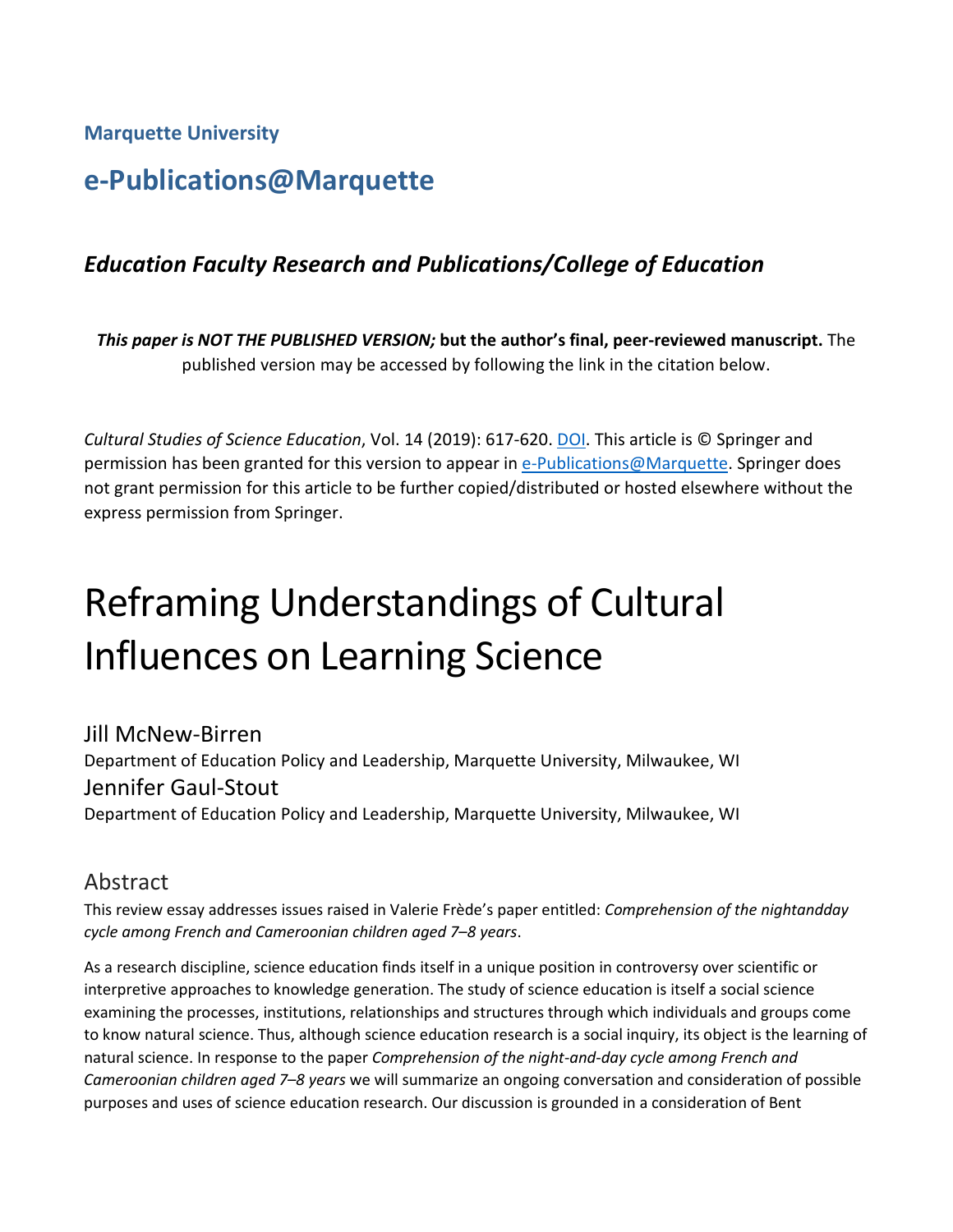Flyvbjerg's (2001) *Making Social Science Matter* and subsequent ontological scholarly pieces about the contribution and value of varied forms of social and natural sciences.

In the paper *Comprehension of the night*-*and*-*day cycle among French and Cameroonian children aged 7*– *8 years,* Valerie Frède attempts to mediate more contextual/interpretive and cognitive science/learning science perspectives on studying scientific learning. The author forefronts the impacts of differing cultural backgrounds on learning about astronomy, particularly whether modeling the solar system through a geocentric/topocentric (*termed in the article alternative or animistic*) or heliocentric (*termed in the article scientific*) model is more consistent with different cultures. After identifying specific differences in French and Camaroonian students' modeling of night and day cycles, the authors conclude that:

> Teaching of night and day cycle and more broadly of astronomical science should be done in the perspective where complexity is taken into account through linear but also nonlinear interactions between all the cultural, social and historical factors like initial knowledge, personal beliefs and mediation by tools or artefacts. This view nuances the universal view of the mental model approach and the cognitivist view of learning in favor of a more broadly socio-cultural approach in astronomy.

Understanding the cultural backgrounds of students and the potential influence that culture might have in their acquisition of abstract knowledge is an important and laudable concern for teachers, teacher educators, and education researchers, particularly for those focused on the education of students with backgrounds that differ from their own. The article's effort to nuance universal views of mental models through consideration of cultural contributions to students' conception of astronomy offers important background for teachers seeking to communicate complex concepts to students from varied cultures. Taking a more scientific approach to their research, the authors produce two typologies of culture from which teachers can begin to understand the backgrounds of their students. As such this article attempts to bridge a gap in more psychological versus sociocultural approaches to science education research by nuancing the categorizations through which we might understand learning, thus accounting for cultural mediation within a largely predictive model. In this forum we will discuss the ongoing controversy between scientific and interpretive approaches to social inquiry and offer both support and caution for work of this type that attempts to combine the two approaches.

Our reaction to Frède's piece is shaped by Flyvbjerg (2001), who provided an influential discussion of paradigms that reframed the purview and purpose of social science (to illustrate see: Flyvbjerg, Landman and Schram 2012). The crux of Flyvbjerg's argument draws on distinctions between intellectual virtues outlined by Aristotle: techne—"technical know-how", episteme—"technical know-why", and phronesis—"practical knowledge and practical ethics" (Flyvbjerg 2006, p. 70).

Techne is best understood as being "oriented toward production" (Flyvbjerg 2006, p. 71). For the purposes of this discussion, science education scholarship associated with techne would most likely react to the article with a focus on developing curriculum or consulting to improve science test scores or mastery of a particular set of content. The products developed might be tailored to French and Cameroonian students' different backgrounds, or attempt to overcome possible learning differences in a single tool.

Episteme implies a use of generalizable analytical rationality typically associated with natural science and unveiling universal rules. In our view epistemic science education scholarship aspires to predict the influence of instructional variables on learning outcomes, thus, differences identified between French and Cameroonian children's development of Astronomic models might be used to predict the success with which students will be able to master more advanced content in the future.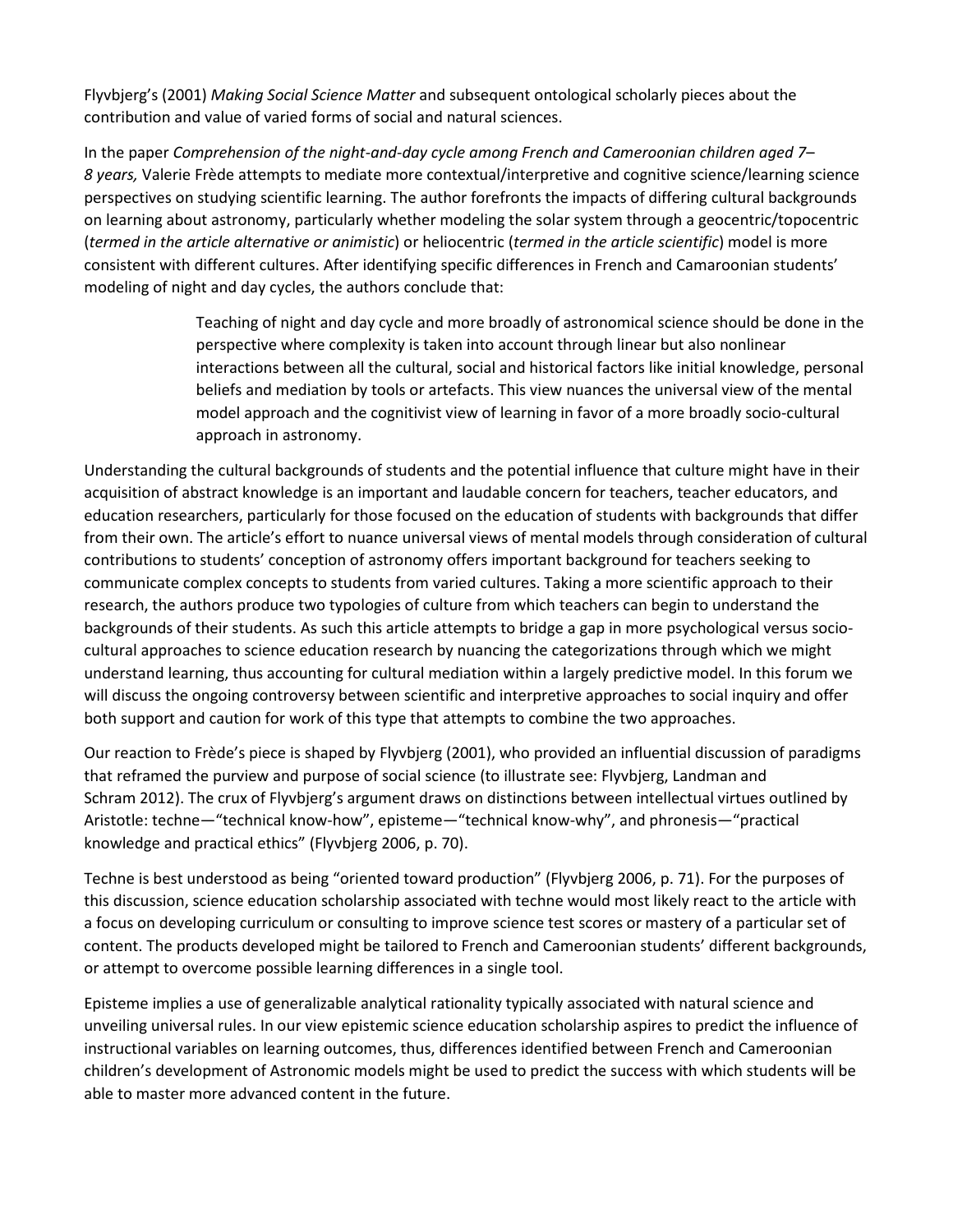Phronesis is defined as "deliberation about values with reference to praxis" (Flyvbjerg 2006, p. 71). The concept of phronesis prioritizes situational knowledge that informs action to address a problem in a specific context with respect to a particular set of ethics or values. Phronesis, according to both Flyvbjerg and Aristotle, is the most important intellectual virtue because it provides ethical grounding for the direction of episteme and techne, however, in modern academe phronesis is "marginalized" while "scientific and technological development take place without the ethical checks and balances that Aristotle… saw as all important" (Flyvbjerg 2006, p. 71). Flyvbjerg (2001) proposed five core questions to guide phronetic social research: Where are we going? Is this desirable? What should be done? Who gains, who loses? By which mechanisms of power? In our view the phronetic response to differences identified in the foundations for astronomical knowledge among French and Cameroonian children's thinking revolves around the question of how this knowledge is used to accomplish what types of ends, as well as the role of context in making sense of learning differences.

Sociocultural learning theories encourage accounting for social, historical and cultural contexts in order to understand student learning, and we view efforts to make sense of the varied influences and foundations impacting student thinking and incorporating those into learning experiences as necessary and important for effective science teaching. In Frède's article the term "occidental" is used as a proxy for "Western" or "European" to describe French children and is associated with a culture that values canonical, or mechanist scientific knowledge and cognitive skill. In contrast, indigenous Camaroonian children are referenced as "African" or "non-occidental" and drawing on an "animist" culture that prioritizes social skill and an "anthromorphic" worldview. While we acknowledge that the authors use of terms is in keeping with literature on the topic, we suggest that such language necessarily aligns "Western" cultural models with canonical science positioned at the center of conversations about science learning while displacing indigenous cultural models and associated scientific views to the margins. This positioning extends Gloria Ladson-Billings's (1995) critique of studies that "seem to connote accommodation of student culture to mainstream culture" (p. 467), which associate cultural differences with learning deficits.

In addition to privileging Western modes of thought, marginalizing "non-western" cultural frames neglects the inherent contingency in all scientific knowledge, assuming that currently accepted models are truer representations of reality than alternatives, rather than currently dominant (Kuhn 1970) and contingent (Hacking 1999). Problems of fierce adherence to dominant scientific modeling are particularly visible in the case of astronomy since Einstein reconciled geocentric and heliocentric models as viable frames of reference through the Lorentz transformation (Shen and Confrey 2010). According to Ji Shen and Jere Confrey (2010), teachers' fierce adherence to the heliocentric model stemmed from limited experience with astronomical observation and their own educative foundations that were limited to memorizing the heliocentric model. Teachers' inability to acknowledge the geocentric model and to switch back and forth between the two frames of reference was viewed as evidence of the superficiality of their understanding of astronomy. Thus, the geocentric and observational foundation identified with the Cameroonian children in Frède's study can be viewed as holding powerful potential to support a more robust and scientifically current concept of astronomy than a strict centering of the heliocentric view.

From a phronetic perspective we wonder if there is a way to delineate a variety of socialization, enculturation, and historicization within different spheres of knowledge, acknowledging potential influences that add both complexity and strength to varying models without stratifying and privileging dominant forms while marginalizing others. Taking the findings of the article, might we consider the strength and conceptual richness a more experiential and geocentric model might offer to the understandings of astronomy of both French and Cameroonian children? Identifying the conceptual depth that has not been developed in the centering of western scientific ways of knowing offers opportunities to consider other scientific arenas that could be conceptually enhanced by developing our abilities to move between frames of reference. Might we develop new